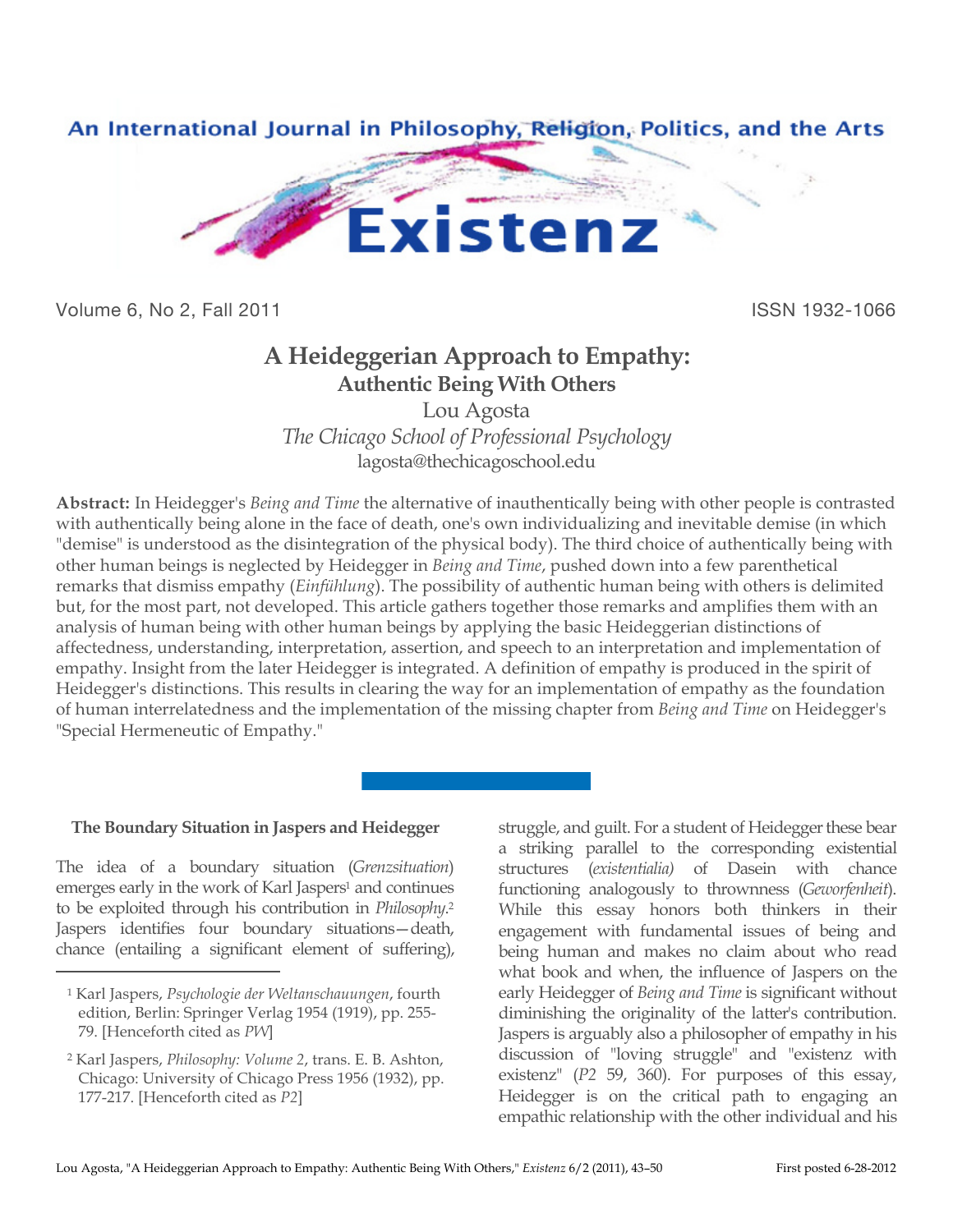work will be the target of inquiry, since he explicitly calls out the conversation with Edith Stein, 3 Max Scheler, 4 and Edmund Husserl. 5 Heidegger calls out the assignment of articulating a "special hermeneutic of empathy," yet does not give one in the course of *Being and Time*. This article engages that assignment and delivers significant results in the direction of completing the task.

#### **The Rich Silence of Empathic Listening**

For a Heideggerian interpretation of empathy, the interpretation of empathy must traverse the hermeneutic circle as the totality of ways of being in the world—human affectedness, understanding, interpretation, and speech. Of course, these are the four key existential structures of human being (*Dasein*). Understanding starts with the possibility of possibility for the other individual. Understanding is, further interpreted in perspectives, and is interpreted as the particular affectedness (*Befindlichkeit*) in which the other becomes present in person. This affectedness, in turn, points to a receptivity to the other human being that works from the particular affectedness towards the otherness of the other.

The second-person—the "thou"—is the human being who talks back. This leads directly to the task of inquiring into how empathy shows up in speech (*Rede*) and communication (*Mitteilung*). Heidegger's assignment of a hermeneutics of empathy reads it as applying to empathy as a form of being-with. Heidegger is explicitly referring to the *existentialia* (existential structure) of speech and how human beings operate with it. Here we join the text:

It [communication (*Mitteilung*)] brings about the "sharing" [*Teilung*] of co-affectedness [*Mitbefindlichkeit*] and of the understanding of being-with. Communication is never anything like a conveying of experiences, for example, opinion and wishes, from the inside of one subject to the inside of another. Human being with

- <sup>4</sup> Max Scheler, *The Nature of Sympathy*, trans. Peter Heath, Hamden, CN: Archon Books, 1970 (1913/2).
- <sup>5</sup> Edmund Husserl, *Zur Phänomenologie der Intersubjectivität: Texte aus dem Nachlass*: Dritter Teil: 1929-1935, ed. I. Kern, Den Haag: Martinus Nijhoff, 1973 (1929/35). *Husserliana* XV.

[*Mitdasein*] is essentially already manifest in coattunement and understanding with. Being-with is 'explicitly' shared [*geteilt*] in discourse…. In talking, human being expresses itself not because it has been initially cut off as "something internal" from something outside, but because as being-in-the-world it is already being outside... Being-in and its attunement are made known in discourse and indicated in language by intonation, modulation, in the tempo of talk, "in the way of speaking."6

In the course of a conversation, co-affectedness— *Mitbefindlichkeit*—is the way in which two human beings find one another attuned to each other. The openness goes beyond the pre-given meaning of the words to intonation, modulation, tempo of presentation, and the entire context of relatedness. In telling a joke, comic timing, the pauses both before and after the punch line, are the key to triggering the laugh. The context emphasizes speech but also relevant are the individual's capacity to be reassured by a friend's putting an arm around the shoulder wordlessly. This wordless assurance "speaks volumes." The experience of the one granting being [*gelassen*] to the other for what one is and what one is not—recognition and acceptance of shared humanness—is the empathic subtext of the relatedness.

Paradoxically, the manner of speaking in which empathy is made explicit is a privation—keeping silent and listening. In keeping silent we are open to the other and the other's way of being. Heidegger is a good Kantian in that he grasps openness to a form of receptivity that is specific to Dasein. One of the forms of empathic receptivity is listening:

"Listening to" is the human being's existential way of being open as being with others. Indeed, hearing constitutes the primary and authentic way in which human being is open for its own capacity for being—as in hearing the voice of the friend whom every human being carries with him. The human being hears because he understands...

Keeping silent [*das Schweigen*] is another essential possibility of speech [*Rede*], and it has the same

 $\overline{a}$ 

<sup>3</sup> Edith Stein, *On the Problem of Empathy*, trans. Waltraut Stein, The Hague: Martinus Nijhoff, 1970 (1917).

<sup>6</sup> Martin Heidegger, *Being and Time*, trans. Joan Stambaugh, Albany, NY: State University of New York Press 1996 (1927), p. 152. [Henceforth cited as *BTS*]. Martin Heidegger, *Sein und Zeit*, Tübingen: Max Niemeyer 1972 (1927), p. 162 [henceforth cited as *SZ*]; all translations are modified or amended.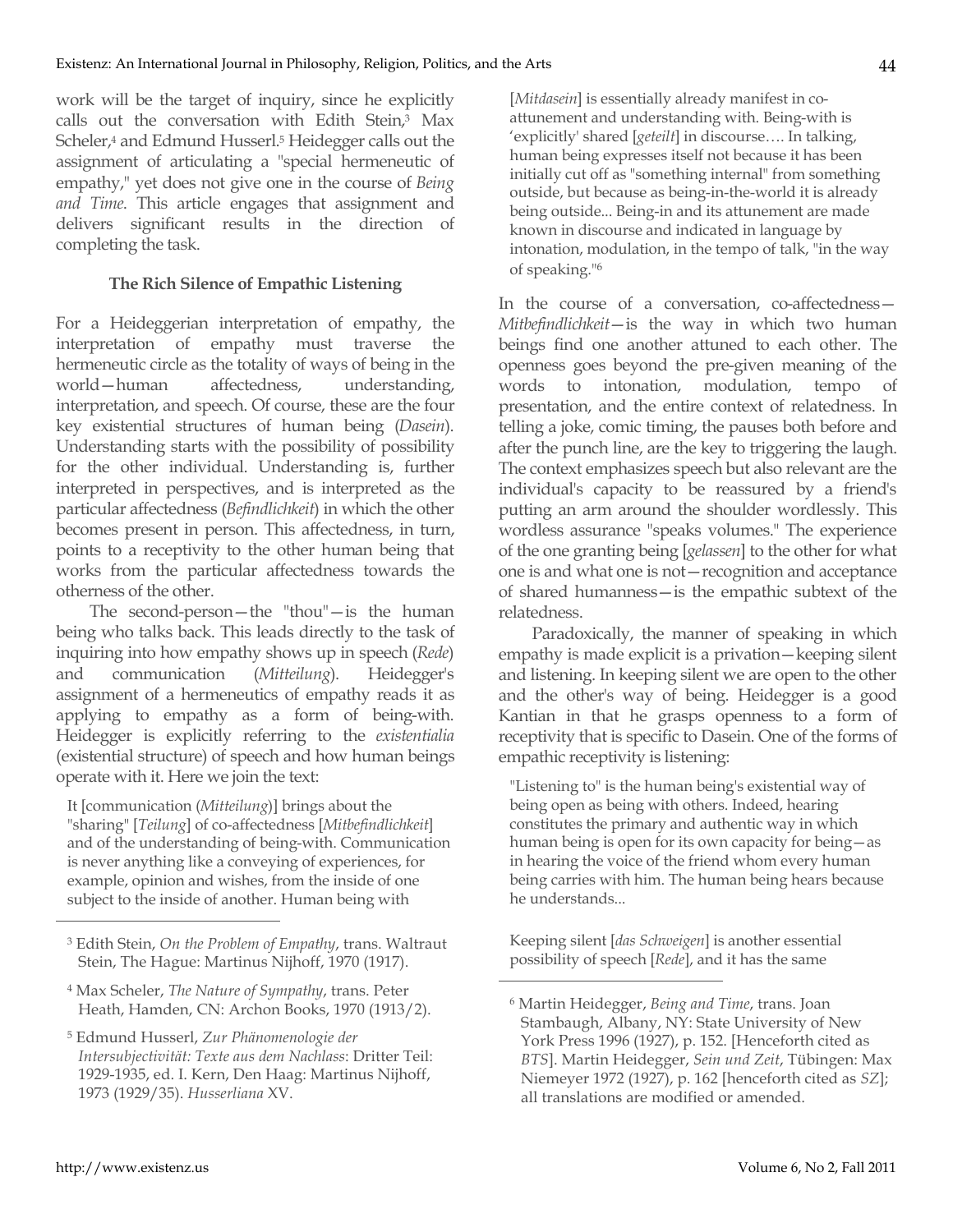existential foundation. In talking with one another, the person who keeps silent can "make one understand" (that is, he can develop an understanding), and he can do so more authentically than the person who is never short of words.... As a mode of discourse, falling silent [*Verschwiegenheit*] articulates the intelligibility of human being in so basic a manner that it gives rise to a potentiality-for-hearing which is genuine, and to a beingwith-one-another which is transparent."7

The metaphor of "the voice of the friend whom every human being carries with him" is both a metaphor as well as a literal fact, since Dasein can hear the faint (and indeed sometimes loud) echo of conversations in listening. In case, the reader is wondering what voice is being invoked it is the voice that just asked, "What voice?" A dialogical model is presented, reminiscent of Socrates discussion in the *Theatetus* (189e-190a), which is yet another way of dealing with the internal dialogue. The different constituents of the human being's self represent the caller and the one to whom the call is made. Heidegger develops an extensive discussion of conscience. He distinguishes conscience as a faculty that praises and blames, rewards and punishes (which is *not* what Heidegger has in mind), from the conscience which functions in transforming the inauthentic they-self ("the one") into an authentic individual who chooses commitments autonomously.

### **The Paradox of Empathic Speech— Quiescing the Idle Chatter**

The optimal form of speech in which empathy is articulated is as empathic listening. Of course, this is a paradox and a transformation of the traditional use of "conscience." The call of conscience that occurs is a call to be one's authentic possibilities. Conscience is transformed in its meaning and used by Heidegger to inquire innovatively into the authentic self. Conscience is not a function of praising or blaming. The message is not an explicit command such as "Shut up and listen!" However, if you listen to conscience, the result is a quieting of the idle chatter of the voice over, a falling silent. This quiescing of the idle chatter [*Gerede*]—both between individuals and within the individual's own

thinking—is such as to enable, develop, and implement empathy. Obviously, in order to listen, human beings must fall silent:

We characterized silence [*Schweigen*] as an essential possibility of speech [*Rede*]. Whoever wants to give something to understand in silence must "have something to say." In the "call to" [*Anruf*], being human gives itself to understand its own potentiality-of-being. Thus this calling [Ruf] is a falling silent. The speech of conscience never rings out loudly. Conscience only calls silently, that is, the call [*der Ruf*]... calls [*ruft*] being human thus called back to the stillness of itself, and calls it to become still... [C]onscience thus understands this silent discourse appropriately only in falling silent [*Verschweigenheit*]. It takes the words away from the commonsense idle chatter of the one [*das Man*]. [*BTS* 273, *SZ* 296

The individual Dasein is called back from distractedness in the world of gossip (the idle chatter of the one). This text is rich with paradoxes about calling silently, authentic speech expressing itself as listening, and conscience having something to say but expressing itself in stillness. What is the point?

The point engaging Heidegger here is the requirement to quiet and make still the idle chatter running off in one's head by invoking the equivalent of a Zen Koan. The latter is, of course, a paradoxical statement that opens an inquiry into what one does not even know that one does not know—one's blind spot(s). Heidegger is doing something in this text other than asserting, arguing, describing, or telling. Admittedly, such a maneuver is startling to the reader. Therefore, let's take a step back.

Heidegger cannot suddenly launch into a discussion of introspection, meditation, listening to oneself, in completing his analysis of being-in as care. Why not? It is not even clear that Heidegger would endorse the existence of consciousness, and he is definitely anti-subjective. In general, Heidegger is not interested in introspection and consciousness (as distinct from subjectivity). He does not even mention consciousness until the last page of *Being and Time.*  However, before dismissing the possibility, it should be noted that in that final remark, Heidegger does explicitly allow the possibility of a positive, not reified, account of consciousness (*SZ* 437). Still, if Heidegger were to start on an account of introspection, it would be positively structured (as he puts it) by a listening for the silent call of conscience. Such a listening has to quiesce the idle chatter of the inauthentic relations with others as well as the idle chatter that is owned as "mine" by

<sup>7</sup> Martin Heidegger, *Being and Time*, trans. John Macquarrie and Edward Robinson, New York: Harper and Row 1962 (1927), pp. 206, 208. *SZ* 163, 164, translation amended.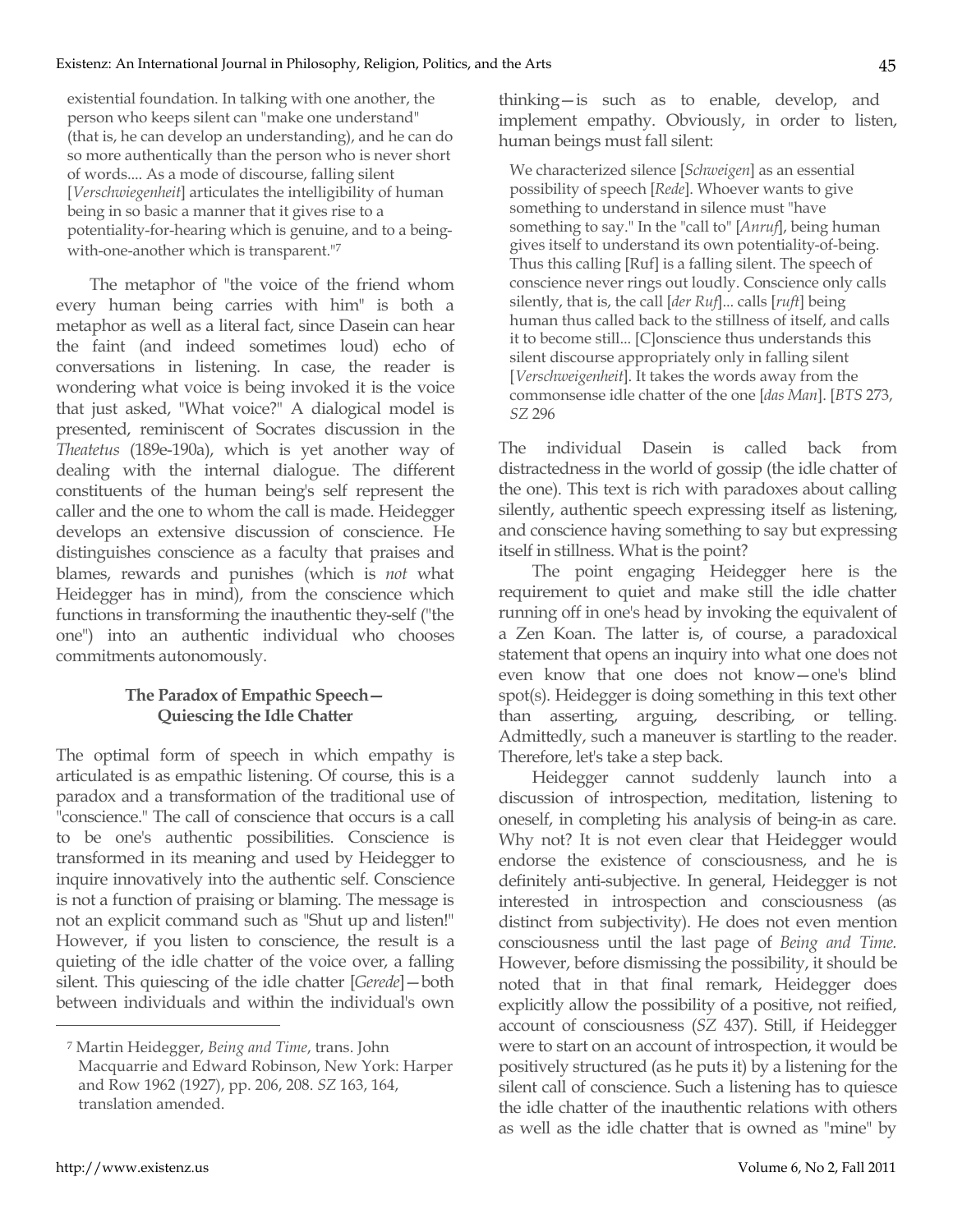Dasein and loosely described in everyday speech as streaming off within one's head, commenting on everyone and everything that goes by. Quiescing the idle chatter is what Heidegger is doing here by presenting paradoxes. Without exactly saying how one effects such a quiescing—as suggested here by reflecting on Heidegger's paradoxes as if they were Zen Koans—or other spiritual disciplines and meditation, getting with *Gelassenheit* (so to speak), physical exercise, psychoanalysis (therapy), etc.—once the quiescing is implemented, however transiently, then the individual is ready to listen—ready to empathize. Obviously this goes beyond what Heidegger explicitly says; but, from the perspective of recovering empathy as the form and foundation for authentic human interrelatedness and community, it is what he needs to say in order to complete his self-invoked assignment of a special hermeneutic of empathy.

#### **The Authentic, Committed Listening of Empathy**

A clearing is created for a committed listening with the other individual that itself clears the way for possibilities—making decisions, resolutions, commitments. And while a human being can declare a commitment in isolation, the implementation of such a commitment inevitably requires being with others. Commitments, decisions, resolutions are never undertaken in a vacuum; rather they require the other to witness the commitment and to whom it is made:

As authentic being a self, commitment does not detach human being from its world, nor does it isolate it as free floating ego. How could it, if commitment as authentic disclosedness is, after all, nothing other than authentically being-in-the-world? Commitment brings the self right into its being together with things at hand, actually taking care of them, and pushes it toward concerned being-with with the others [*BTS* 274; *SZ* 298; "commitment" translates "*Entschlossenheit*," also translatable as "decision" or "resoluteness"]

The above-cited passage clears the way to reinterpretating authentic human being with one another as empathy.

## **Empathy: The Third Alternative to the Inauthentic Crowd and Authentic Aloneness**

Here, after much exegesis, we finally arrive at an alternative of being alone in the face of death and being inauthentic with others (as "the one"). Here, for the first time, individual human beings are with others and authentic. We are now engaged authentically with others. This releases authentic being with others with the emphasis on freeing others for their own possibilities. This cast light on the celebrated passage, in which the one individual becomes the conscience of another human being in offering an authentic, committed listening in empathy. Here our interpretation and amplification of Heidegger reaches a culmination as "becoming the conscience of others" is a close paraphrase for "listening empathically":

The commitment toward itself first bring human beings to the possibility of letting the others who are with it "be" in their own potentiality-of-being, and also discloses that potentiality in concern which leaps ahead and frees. The committed [*entschlossene*] human being can become the "conscience" of others. It is from the authentic being a self of commitment that authentic being-with-one-another first arises, not from ambiguous and jealous stipulations and talkative partying with the boys [*Verbrüderungen*] in the they and in what "they want to do." [*BTS* 274; *SZ* 298]

A subtle shift has occurred. Conscience is no longer a way of relating to oneself, calling an individual back from its flight to distractedness in conforming to what they do. Conscience has now shifted to a way of relating to others—a way of relating to the other empathically. Heidegger's discussion of conscience not as something encoded as inner and the everyday capacity for blaming and laying on a guilt trip intrapersonally, but encoded interpersonally as relating to the other as one's conscience, clearing the way for concerned being with others; as indicated, not in the sense of scolding or blaming but in the sense of a committed listening (with empathy) to the other.

### **Empathy as Becoming the Conscience of the Other**

In empathy one can become the conscience of the other. Given Heidegger's special interpretation of conscience, it works both ways—for the self and for the other. Now imagining that I am the beneficiary of empathy and speaking in the first person, the (empathizing) other provides a clearing for me to listen to myself, by the other's listening empathically to me. The other takes a stand for me—is literally being there (*Dasein*) for me. I experience myself as other to you, in reciprocal empathy as the target of your empathy. In turn, this furthers recovering the authentic possibilities of my own self. For the self is defined by commitment, and as in the key passage below (*SZ* 322), the self is something to be 'won'. This is an account of the self engaged in the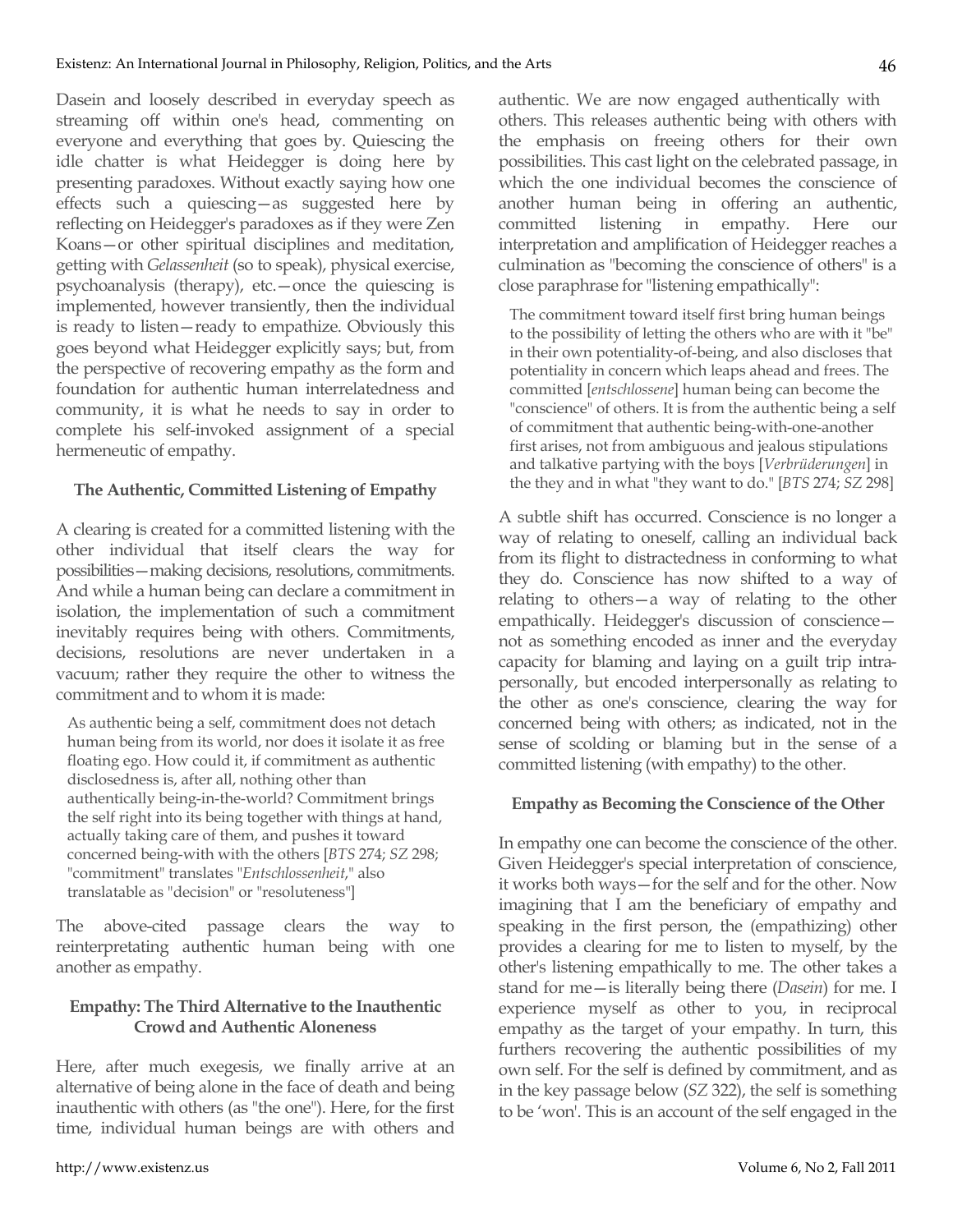world with others as a projected possibility to be attained, not as the metaphysical permanent in inner perception.8

Heidegger's individualization of the self as the individual's ownmost possibility in the face of death is good as far as it goes, but misses the possibility of authentic being with others. Human beings (Dasein) are predictably inauthentic when conforming to the everyday norms of "the one," the "they self" (*das Man*), a feature not expected to change under any interpretation. Heidegger held open the possibility of a logical space of authentic being with others, but it remained undeveloped. Humans are usually distracted and just follow the crowd. Heidegger's explicit argument in *Being and Time* is that humans are called back from lostness in "the one" in the confrontation with death. I submit that Heidegger's position should be amplified to allow that humans are also called back from the distraction in everyday busyness in and by authentic being with others—others who remind us of our finitude and humanity in fundamental ways, different than but related to death.

The argument is that authentic *Mitsein*—being with others—is precisely the place in which the missing section on authentic being with others through empathy ought to be located in *Being and Time*. Without specifying the nature of this encounter between the one and the other—possibility a radicalization of ontic *Mitdasein* in the direction of ontological otherness of the ecstatic and ethical kind of which, for example, Lévinas writes or simply an openness to the other in respect—a logical space created for authentic being with others and indeed created as and in empathy.9

Yet, for Lévinas, the position is ethics against empathy. Empathy falls on the side of totality, not infinity. The key term defining Lévinas' position is "absolute" (*TI* 66). The other, the face—in this passage, the eye(s)—embody the absolute The absolute points toward and includes the infinity that is constantly in play in *Totality and Infinity*. In contrast, empathy totalizes the self and the other in providing evidence as a trace affect of how the self and the other are similar or even transiently identified; whereas ethics requires the other as a radically other, infinitely other, ethical demand. Yet the reader cannot help but suspect that there is an enlarged sense of empathy beyond the specific intentionality of apprehending in evidence what another feels because I feel it too. Empathy provides evidence of the other in that I know what you feel, because I feel it too, at least as a trace affect. The face is also a "hot spot" of empathic clues and receptivity. Yet, for Lévinas, evidence of the other would be the ethically irrelevant, toy problem of other minds in (merely) academic philosophy. In empathy, the self and other form (or would form) a totality; but the ipseity (the self) of the I and the other go beyond totality into the infinity of absolute separation and difference in which the self and other are infinitely incommensurable. From this Lévinasian perspective, empathy is a regression to intentional phenomenology, a regression to Heideggerian care, a regression to inauthenticity. An attempt to reconcile the tension between empathy and the other in Lévinas argues that empathy, even as a method of gathering evidence, contains at its core an irreducible respect for the other and the other's absolute demand that, independent of approval or disapproval, recognizes the other's infinite authority to block my arbitrary actions towards her or him.

Yet for a being in the world in which the absolute is eclipsed by thrownness, the requirement of an empathic form of being with presses forward. The missing special hermeneutic (interpretation) of empathy, for which Heidegger called but "forgot" to provide—is provided as the argument of this article works through the fundamental design distinctions of affectivity, understanding, and speech. In this context, Heidegger explicitly points to the way in which care

 <sup>8</sup> Heidegger echoes the self of Søren Kierkegaard, *Either/Or*, tr. W. Lowrie and H. Johnson, 2 Vols., Princeton: Princeton University Press, 1959 (1843), Vol. 2, p. 167. For additional background on Heidegger's use of Kierkegaard, see the sparkling and passionate exposition in John D. Caputo, *Radical Hermeneutics*, Bloomington and Indianapolis: Indiana University Press 1987, p. 29. This is where Jaspers' (*PW* 255- 79; *P2* 59, 360) remarks on struggle (*Kampf*) and "loving struggle" of "existenz with other existenz" provide a parallel analysis from an existential source (likely Kierkegaard) without Heidegger or Jaspers explicitly needing to footnote one another.

<sup>9</sup> Emanuel Lévinas, *Totality and Infinity: An Essay on Exteriority*, trans. Alphonso Lingis, Pittsburgh, PA: Dusquesne University Press, 2007 (1961). [Henceforth cited as *TI*] See also Lou Agosta, 2009, "Empathy and

Sympathy in Ethics," *The Internet Encyclopedia of Philosophy, A Peer-Reviewed Resource* 2009, http://www.iep.utm.edu/emp-symp/#SH4c (checked on 2012-06-21).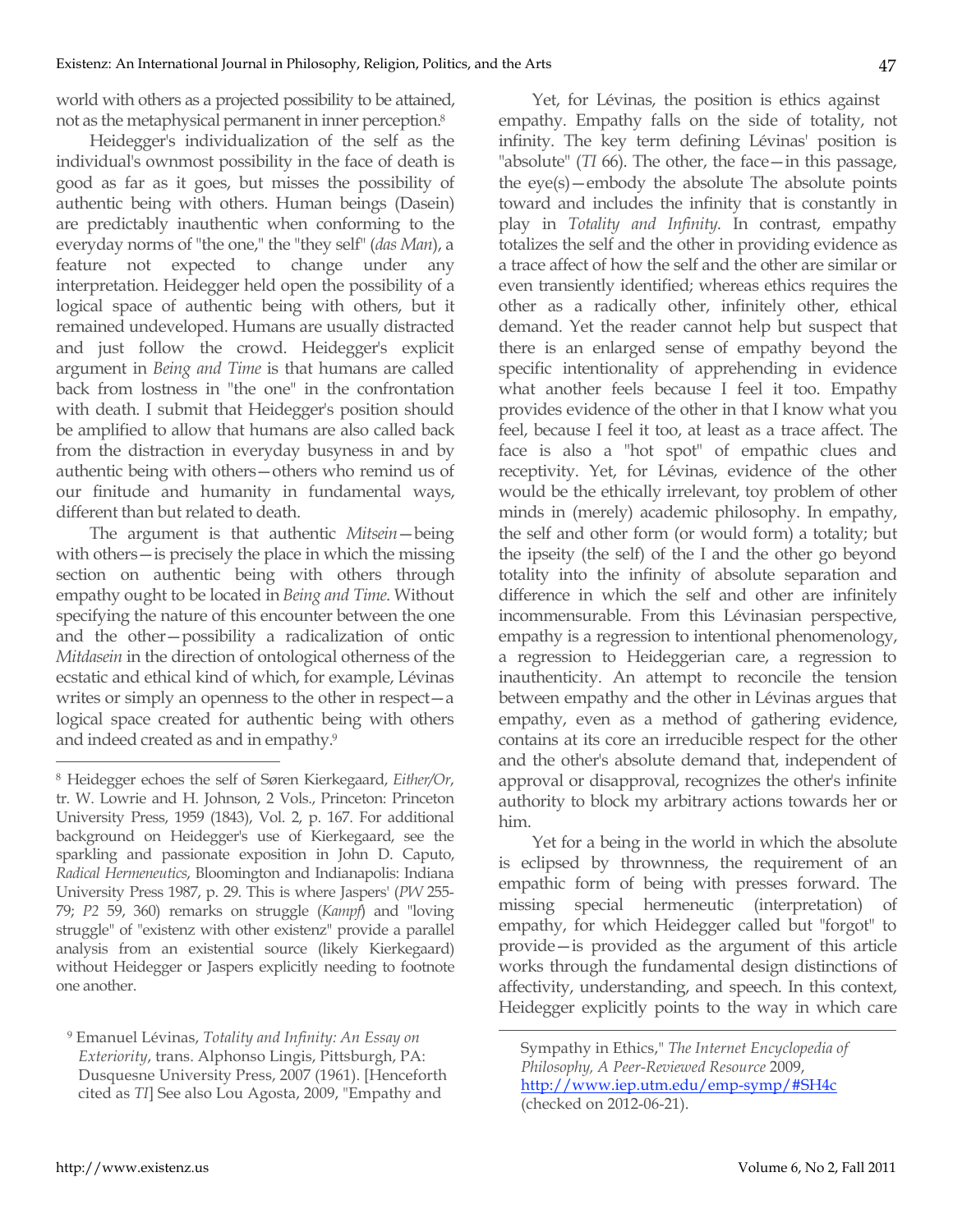(*Sorge*) encompasses care-for-others (*Fürsorge*—usually translated as solicitude), but neglected to exploit the breakthrough to authentic being with others in anything but a few passing ontical remarks.

### **Death and the Other: Between Individualization and Humanization**

For Heidegger, death individualizes Dasein. For Heidegger's special hermeneutic of empathy, empathy humanizes Dasein. The parallel and comparison between the individualization of being human through death and humanization through the other's granting of humanness is in place. Consider: For Heidegger, the self of the human being (Dasein) is individualized in its ownmost possibility of death (no more Dasein). The anxiety that results discloses Dasein's being as a whole ontologically. This calls back Dasein from its distractedness in the superficial persona that it presents in conforming to the roles of the anonymous others *das Man*, the one—that form the everyday fallen "they self." Ontically, death is an advisor, counseling human being to chose wisely and to chose like its being was at stake.

In parallel with this is the humanization through empathy. The encounter with physical death is a model for the emergence of humanness of the self through its being humanness granted by the other in empathic interrelatedness. The loss of empathy in the withdrawal of the other is the loss of one's humanness, a kind of death in life, in a sense, worse than physical death itself (which after all is only a demise that is by definition and actuality never completely experienced by the living). In the everyday (ontic) encounter of one individual with another and in the ontological relationship between self and other in which a reciprocal inquiry into humanness is engaged in empathy, the loss of empathy provided by the other is dreaded as much as death itself. Respect for the other gives way to dread of loss of the other. The respect for the other characteristic of the way in which the other is disclosed in affectedness gets radicalized to the extreme of anxiety (dread) as the inevitable possibility of death is grasped as not shareable with the other. Yes, death is formidable and not to be avoided; and, yet, what is really overwhelming is that the other is lost along with myself. The loss of the other is so devastating in that it means the loss of humanness, the loss of emotional vitality, the loss of the advantages and disadvantages of human interrelatedness. If one is still alive physically, then one is a mere shell of oneself. Empty. Nothing happens anymore. From that perspective, the loss of the other is equiprimordial (*gleich ursprünglich*, as Heidegger says) with the inevitable possibility of death; and it does not make sense to try to say which is more basic. From the perspective of individualization, death has priority; from the perspective of humanization, otherness does. According to this approach, empathy is not merely a cognitive function of knowing what is going on with other (though it is perhaps that too); it is a foundational way of being in the world with other beings. Empathy is ontological, and its withdrawal or absence is an ontological crisis (who am I?) that renders individuals (and communities) vulnerable to breakdowns that are dreaded as much (and sometimes more) than death itself.10 The result?

Ontically, the care-taker (parent) uses empathy to satisfy the needs of the infant, gaining access to what she or he feels because the caretaker feels it too in the form of a trace (vicarious) affect, thus, deploying the caretaker's humanness to bring into being another human being as member of the community (family); ontologically, the infant creates the condition of possibly of empathic parenting by her or his readiness for humanness, which may indeed show up as a lack of socialization. The caretaker socializes the infant; the infant humanizes the caretaker, calling it not just to its role as parent (though it does that too) but also to its possibility as a human being in committed relationship through thick and thin to another emerging human being. The infant by its very being gives the parent his humanness—as it were, making the parent an inquirer, if not an expert in adulthood, in being a human—so that the parent can give it (humanness) back to the infant in a hundred-and-one contingent circumstances requiring empathy.

Ontically, the Good Samaritan uses empathy to grasp who is his neighbor prior to taking altruistic action as he experiences the distress of the injured traveler; ontologically, the traveler who had fallen among thieves and was left for dead creates the possibility of empathic community by his loss of humanness. The Samaritan rescues the traveler; the traveler humanizes the Samaritan, calling him not just

<sup>10</sup> Loss of the other through the transformation of the other into someone who says "you should not be"—an actively hostile force—results in "world collapse" and a kind of death in life. What to do about it is the subject of Jonathan Lear, *Radical Hope*, Cambridge, MA: Harvard University Press, 2008.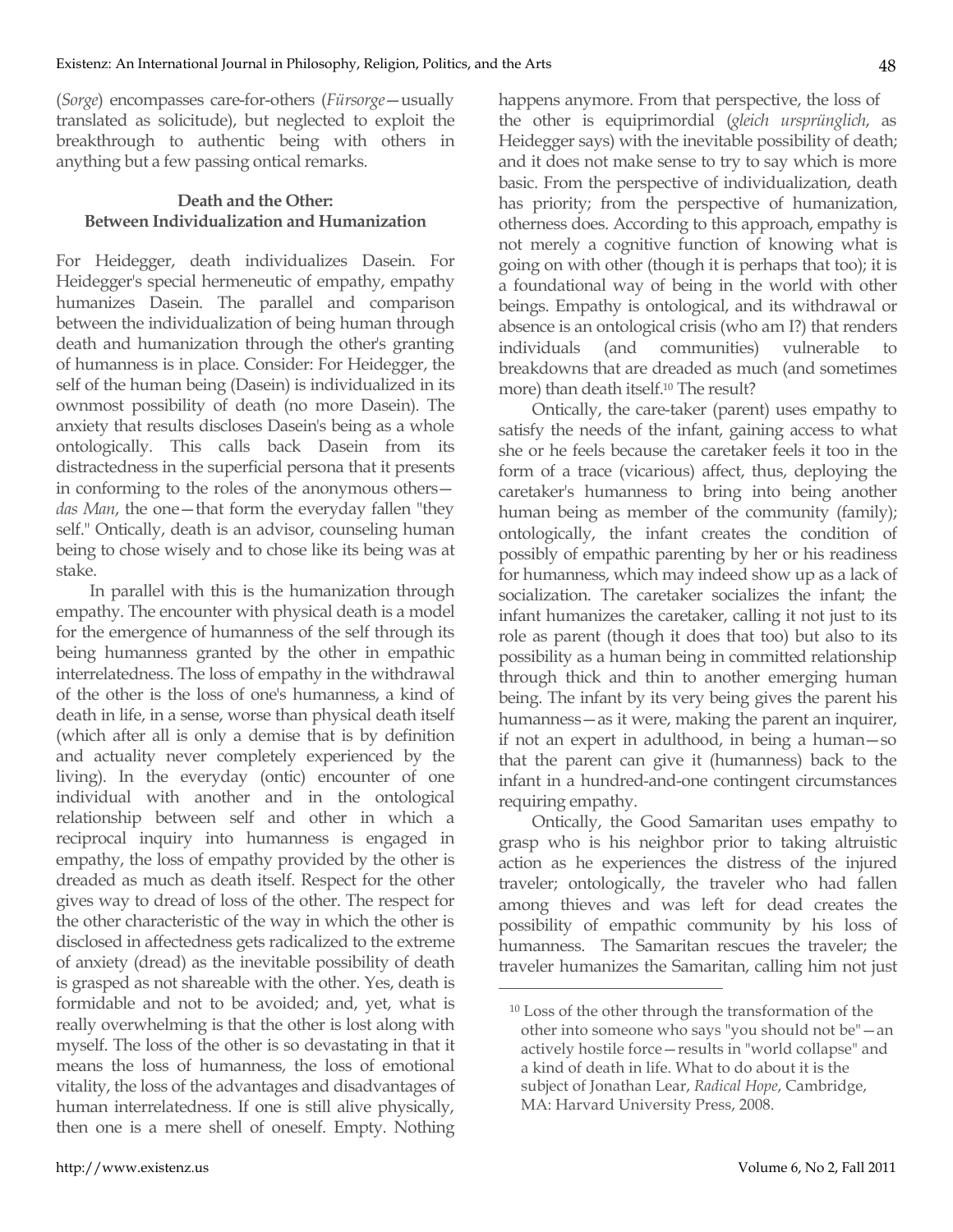to the role of an altruist performing a good deed (though that too occurs) but to its possibility as a human being in relation to another finite, fragile, dependent human being. The injured Jewish traveler by his very being gives the Samaritan his humanness as it were, making the Samaritan a fellow inquirer in saying who is the neighbor—so that the Samaritan can give it (humanness) back to the distressed traveler in an act of rescue that defines them as part of the same community of fellow travelers on the road of life.

Ontically, the friend wordlessly embraces the other in his empathically felt joy and sorrow with the friend's joy and sorrow; ontologically, the other creates the possibility of friendship by his shared humanness. The other by his very being gives the friend his humanness—making the friend an inquirer into what it means for friends to share human experiences as friends – so that the friend can give it humanness back to the friend in an act of friendship that makes them a part of the same community of friends.

#### **Empathy as Foundational Being With**

The next step needs to be taken by linking the analysis of the self as care with empathy as foundational being with. As noted previously, taking a stand on one's being in the face of death is what gives the self constancy and continuity. Heidegger does not distinguish taking a stand for oneself versus taking a stand for another, as in empathic listening, since Heidegger's interest in this section is to undercut the discussions of the "I" as the persisting subject, the permanent in inner perception or continuous "I think" that accompanies all one's representations (especially Kant's). But Heidegger should have made such a distinction from the perspective of founding authentic interrelations; and it is readily available based on the work he has already done. The self is solidified through care as "taking a stand" (*Ständigkeit*):

In terms of care, the "taking a stand" of the self, as the supposed persistence of the subject, gets its clarification. The phenomenon of this authentic potentiality-of-being, however, also opens our eyes to the constancy of the self in the sense of its having gained a stand [*Standgewonnenhaben*]. The *constancy of the self* in the double sense of constancy and steadfastness is the *authentic* counter-possibility to the lack of constancy [*Unselbst-ständigkeit*] of irresolute falling.... Its ontological structure reveals the existentiality of the selfhood of the self. [*BTS* 296-7, *SZ* 322]

Taking a stand is what gives the self constancy and continuity; and taking a stand is understood as taking a stand for something or someone who requires, needs, or merits standing for. A simple, though not necessarily obvious, next step is to amplify taking a stand into an empathic taking a stand for another, i.e., literally being there for the other. This is precisely taking a stand for the other—in empathy as an individual human being takes a stand for the other.

Now the structure of the self maps precisely to that of care. Once again "care" should not be misunderstood as ministering to one's needs for food, shelter, companionship. Human beings (*Dasein*) are designed such that "who am I?" is an issue for them. Care is the requirement that humans have to answer the question based on being thrown into a situation not of their own choosing, living into a future that they have the power to choose and implement (though only imperfectly), on the basis of entanglements with everyday distractions such as conforming to implicit norms and conventions. In this context, the unavoidable inevitability of death shows up like a cold show—and leaves one shivering, too, though with anxiety (fear and trembling), not physical cold. The unavoidable inevitability of the other also shows up in a confronting and sometimes surprising way—the loss of the other is also a kind of death—not physical but of one's humanness.

#### **The Inevitable Possibility of Death and the Inevitable Possibility of the Other**

The inevitability of the other—in unavoidable attachment and separation, in unavoidable relatedness and detachment, in inevitable understanding and misunderstanding—shows up like a bestowal of life giving humanness in empathy. This definitely goes beyond what Heidegger explicitly says to ask about the loss of the other, but in the context of authentic being with others, it makes sense to do so. The loss of the other is different than the anxiety occasioned by fear of death. The loss of the other is the loss of one's humanness—ontological, not physical, death—the loss of one's human self. Without others to whom to relate in and through empathy, one is reduced to the level of an emotionless zombie. Life becomes empty and meaningless in the face of which even negative emotions—hostility, anger, hatred—can seem better than the hollow lethargy and apathy of emptiness—a kind of spiritual depression. Nothing happens. Yes, the sun rises and sets, yet nothing matters. All is empty. Ultimately, the loss of the other is the loss of the other's